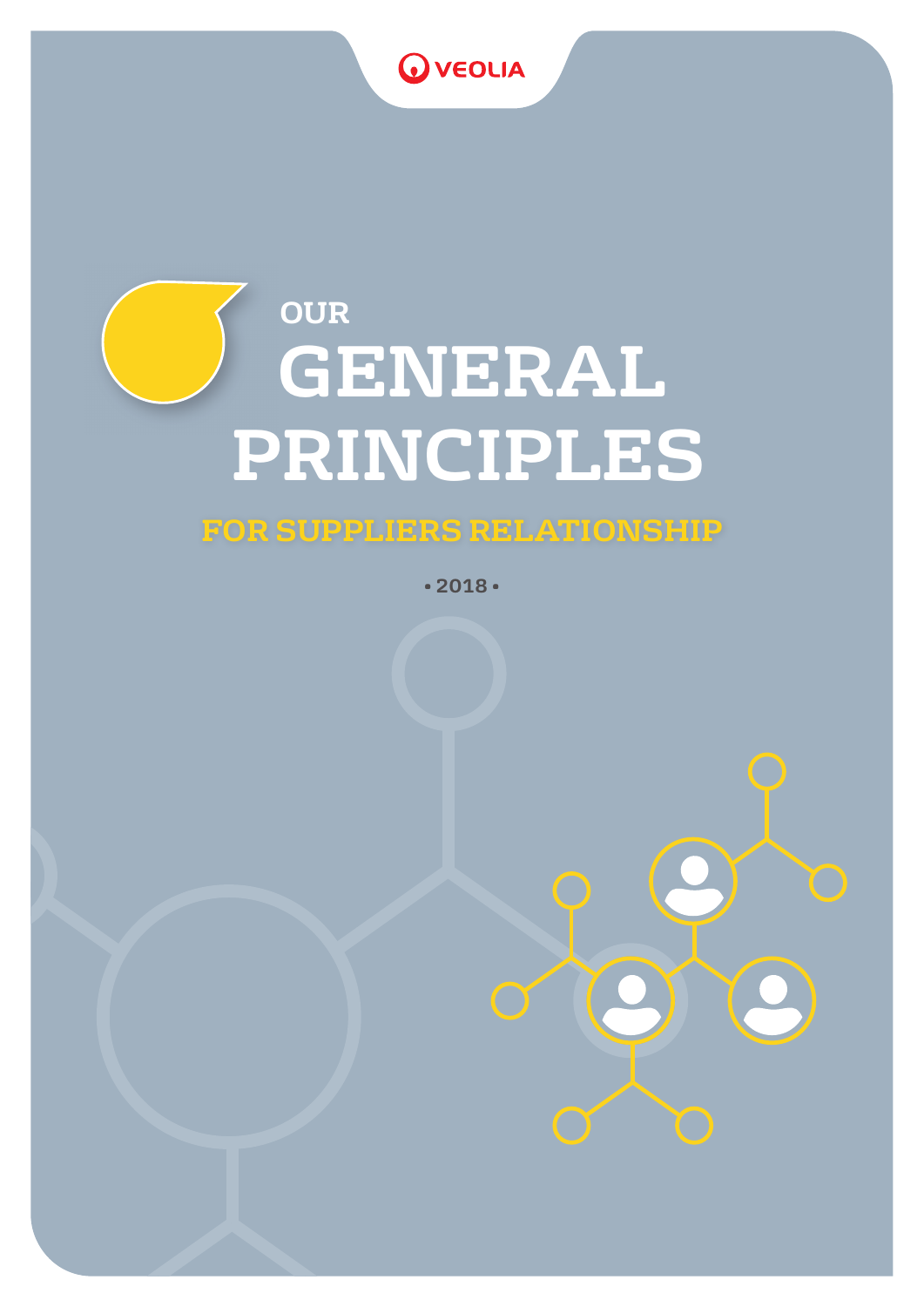### **INTRODUCTION**

W ith operations on five continents, Veolia works with many suppliers of goods, products and services throughout the world. As a responsible company, we expect **our suppliers<sup>1</sup> and our chain of value to share and comply with the general principles for suppliers' relationship laid out in this document.**

#### **You are a supplier and/or subcontractor of the Veolia Group or you wish to become one:**

Compliance with the general principles for suppliers' relationship is one of our selection criteria that we use to evaluate your situation. It means:

- complying with these principles throughout the supply chain and ensuring compliance with them in your activity and by your own suppliers;
- complying with the applicable law;
- taking into account the recommendations made following assessments, implementing corrective action plans if needed, and involving your own suppliers in this process.

For this purpose, this document, as well as the specific contractual clauses, will be incorporated in tenders, bidding process and purchase and subcontracting contracts.

Veolia **is entitled to evaluate and monitor its suppliers regularly and to penalize them in the event of non-compliance with the general principles for suppliers' relationship (non-participation in subsequent tenders or termination of contract).**

1 Suppliers and subcontractors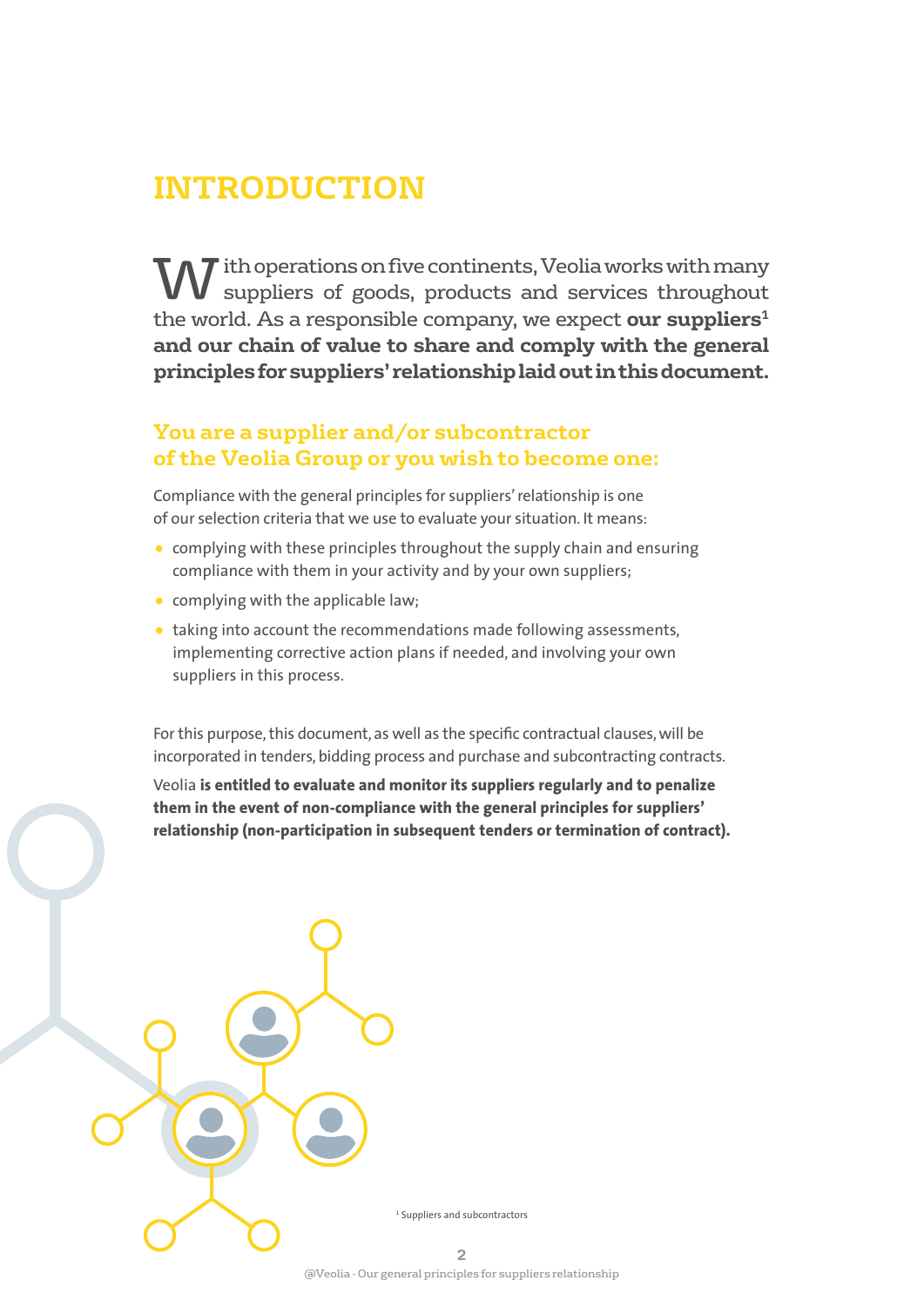# *Regarding business practices1, Veolia requires its suppliers to conform with the following principles:*

- comply with the Group's procurement process and management procedures;
- provide clear and consistent communication and comply with the process for communication with the supplier's dedicated contact person (the supplier must inform Veolia's Procurement Departments about the status of its relations with the users of its products and services within the Group and ensure that it provides all the information required to prevent any risk of non-compliance with the commitments of the contract or any other problem encountered with the Group or an employee);
- ensure that they do not find themselves in a situation of dependency with regard to the Veolia Group;
- ensure the confidentiality of the information exchanged with the Group, especially by establishing non-disclosure agreements;
- negotiate honestly and fairly with Veolia;
- ensure the adoption of rigorous standards of conduct.

#### *The Veolia Group requires its suppliers to prohibit offering to a collaborator any form of solicitation for gifts or invitations:*

- in a secret manner or by an unknown person or person who is not clearly identified;
- received in the form of cash or cash equivalents (e.g. gift checks or tradeable items);
- that breaches an applicable local rule (especially due to its amount, nature, the person who issues the gift or invitation, or the person who receives the gift or invitation);
- improper.

1 Employees are asked to refer to the Group's Ethics Guide and the anti-corruption Code of Conduct.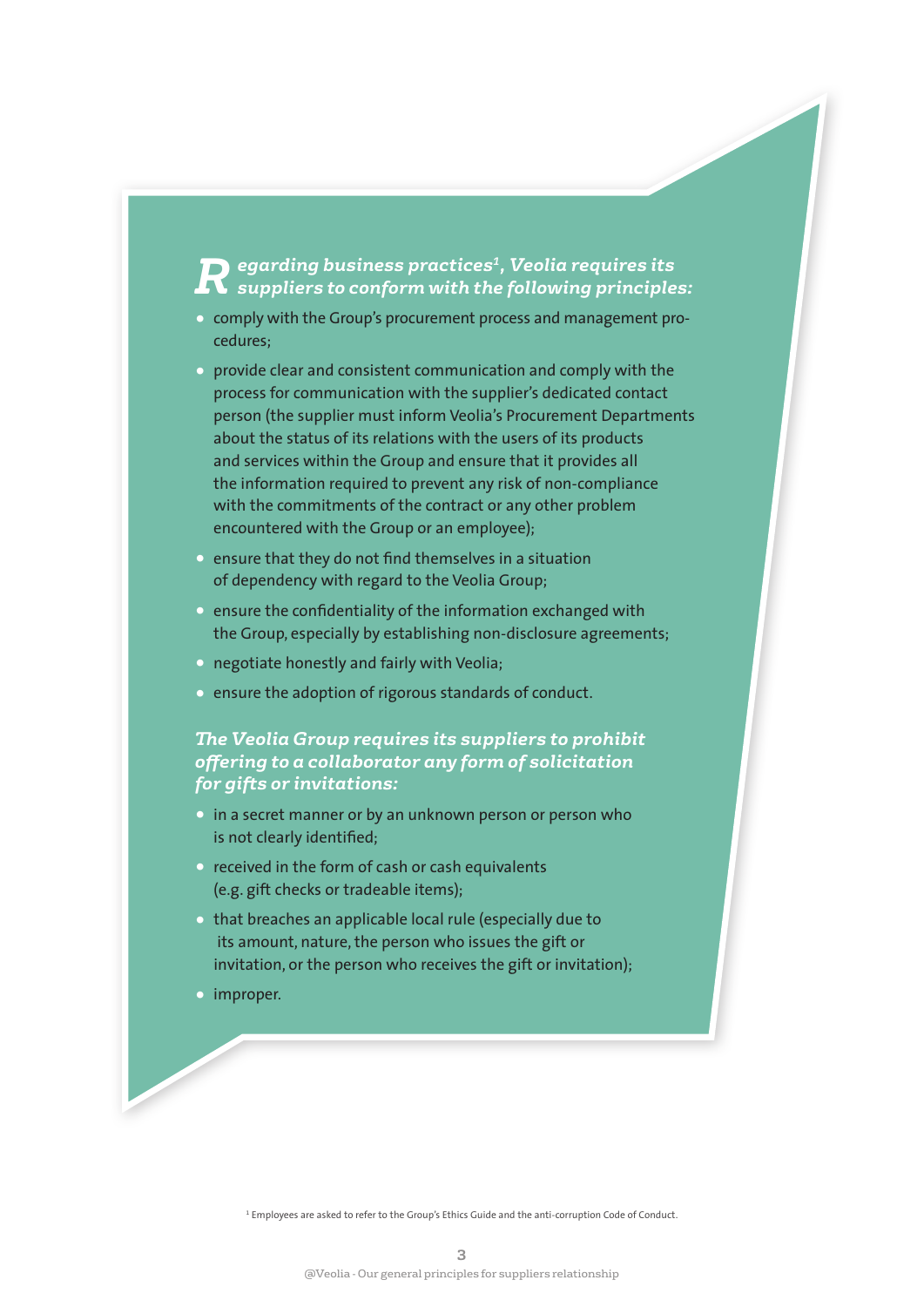

Veolia has a group health and safety policy, and takes active measures to prevent occupational risks and to strengthen safety in each of its entities. **The commitment of our suppliers is essential for continuous improvement in the achievement of this goal.**

#### *The supplier undertakes to implement an equivalent policy, including in particular the following:*

- the safety rules applicable at the place of work;
- the delivery of products and services in conditions that minimize the risks to the health and safety of its workers, as well as of Veolia's workers; and
- the implementation of continuous improvement process on working conditions and health and safety of its employees.

The supplier's commitments on these matters will be defined in a contractual clause' between the supplier and Veolia.

https://www.veolia.com/en/csr-performance/services-essential https://www.veolia.com/en/csr-performance/fundamental-human-and-social-rights https://www.veolia.com/en/csr-performance/health-and-safety



<sup>1</sup> Through this clause, the supplier undertakes to adopt measure to ensure the physical and psychological integrity of its workers in accordance with the applicable local and international regulations.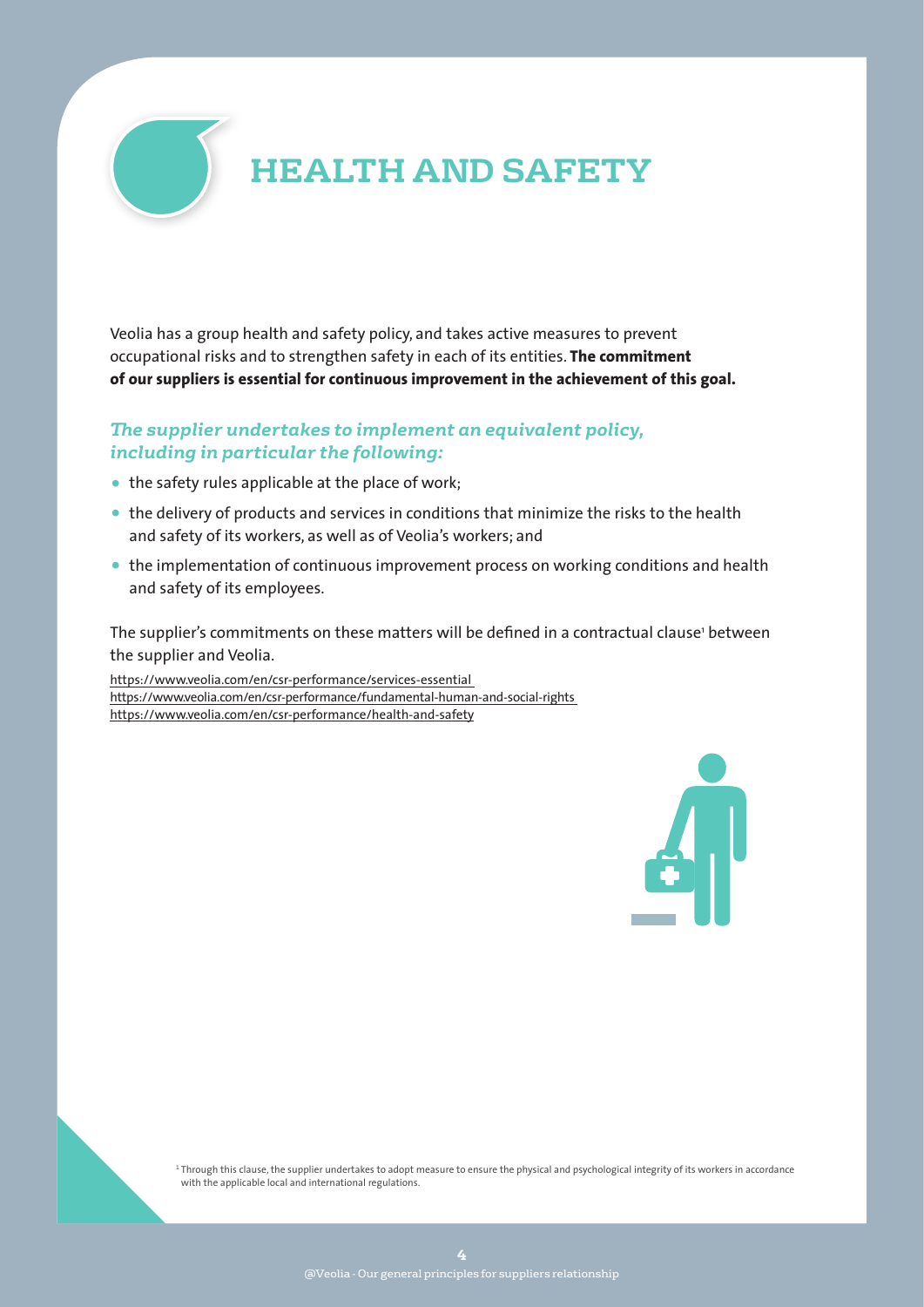

### **PREVENTION**  OF CORRUPTION AND CONFLICTS OF INTEREST

- Establish reasonable statutory processes and measures (provided by the law) to inhibit and prevent corruption.
- Adopt legitimate and fair business practices (methods and means generally recognized as consistent with good practices in the profession, in compliance with the law).
- Select suppliers and subcontractors after conducting an appropriate due diligence.
- Ensure the adoption of exacting standards of conduct in order to prevent and avoid situations of conflict of interest.

The commitments of the supplier on these matters will be defined in contractual clauses $^{\textrm{\tiny{\textup{1}}}}$ between the supplier and Veolia and may also be monitored on a daily basis through an evaluation system.

<sup>1</sup> Veolia has established and deployed, for its various countries of operation, contractual clauses whereby each supplier commits to ethical principles, the prevention of corruption, human rights, health, safety and the environment.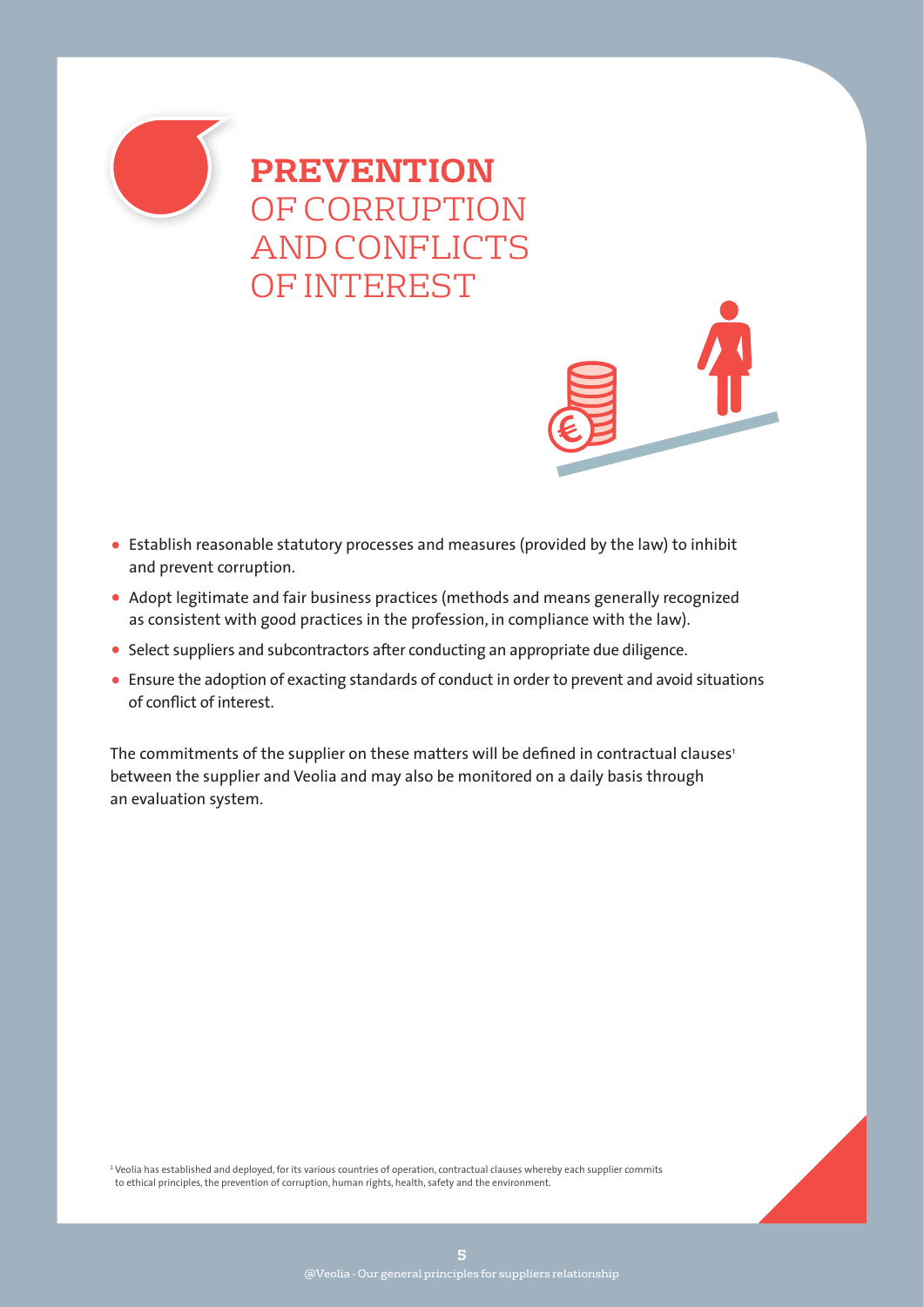

### **COMPLIANCE**  WITH COMPETITION LAW



#### *Comply with competition law, which prohibits in particular the following:*

- arrangements or practices between companies that could be detrimental to competition;
- abusive conduct from of a company that occupies a dominant position in a market.

The supplier must freely determine its business and industrial policy, as well as its prices, without sharing any commercially sensitive information with competitors (especially in the context of professional meetings, association meetings or benchmark meetings).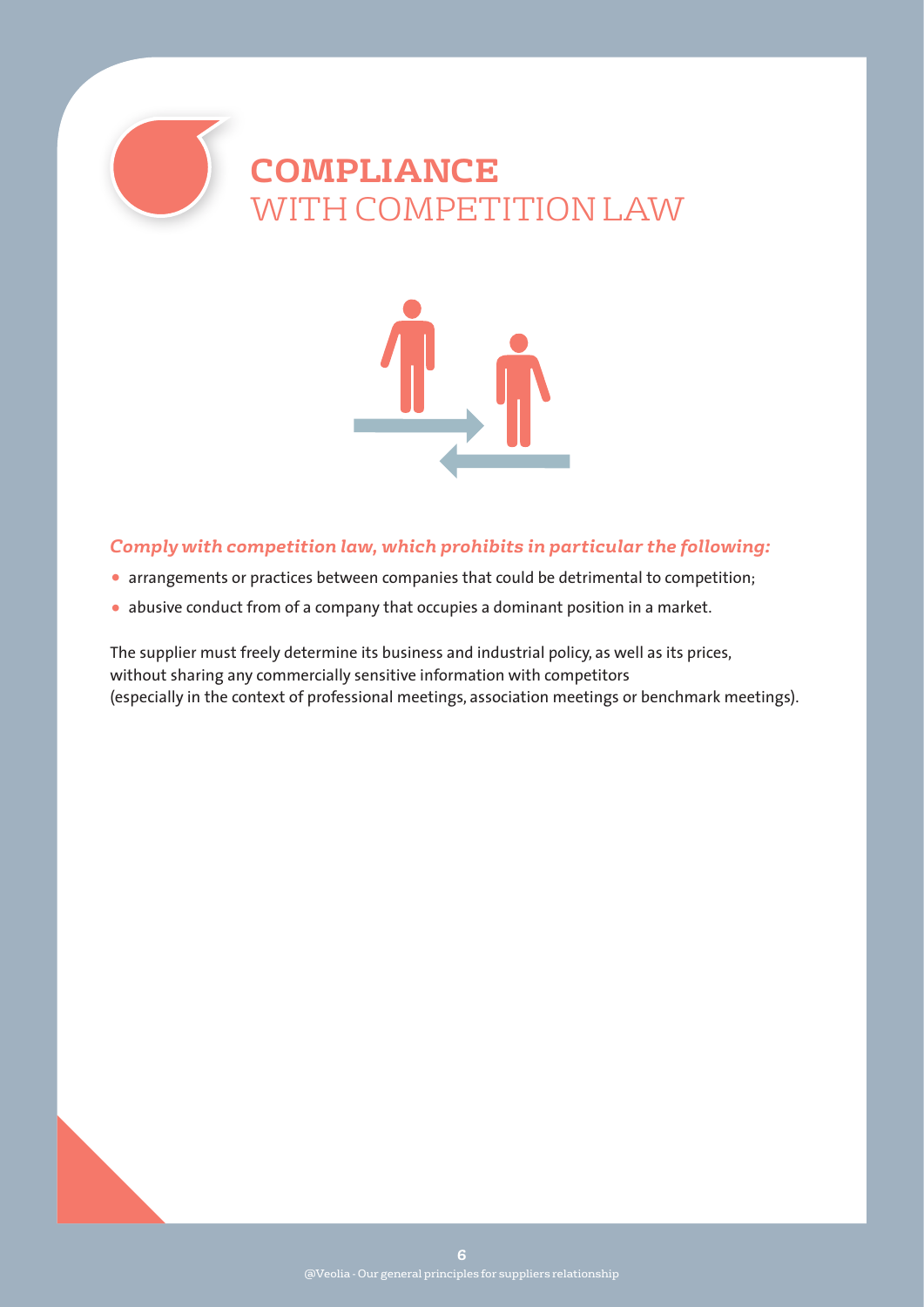### **HUMAN RIGHTS**  AND FUNDAMENTAL LABOR RIGHTS

A s a French group opera-<br>ting in many countries, Veolia is committed to applying and ensuring compliance with its human rights policy among its employees, as well as promoting that policy among its other stakeholders, customers, subcontractors and suppliers.

Veolia expects its suppliers to conduct their activities with respect for human rights, in accordance with the principles laid below.



#### **> Non-discrimination**

- Veolia prohibits all practices that constitute discrimination or harassment.
- All of the Group's suppliers must guarantee equality of opportunity, respect for diversity and recognition of the talents of every individual in an environment where harassment, abuse or any other form of treatment contrary to respect for human dignity are prohibited.

#### **> Child labor**

In accordance with the commitments made on the basis of the fundamental principles of the ILO and the United Nations Global Compact, Veolia strictly prohibits the labor of children who have not reached the legal working age. This applies throughout the entire value creation chain, regardless of the country where the services are performed.

#### *If no minimum age is fixed for a given country, this age may not be less than 16 years.*

In its Ethics Guide, Veolia confirms this position and extends it to the criteria for the selection of its suppliers through a sustainable development clause.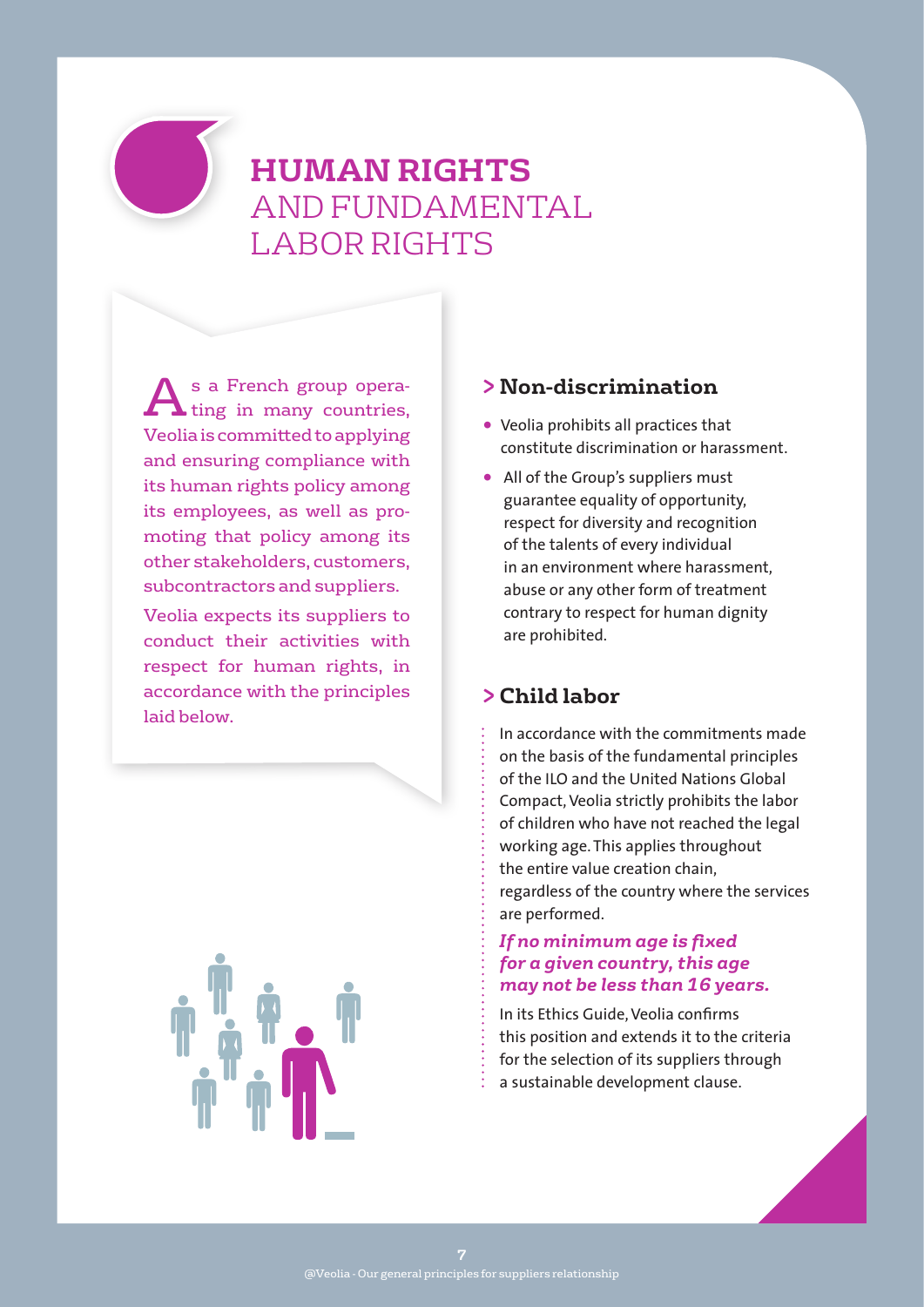#### **> Forced/compulsory labor**

- Veolia prohibits forced or compulsory labor of any kind whatsoever: servitude, trafficking, slavery, or the retention of migrants or illegal workers by unlawful means.
- The work must be carried out voluntarily in exchange for legal compensation, and without exposure to threats or actual criminal sanctions or penal proceedings, violence, detention, the withholding of identity documents or the suppression of legal rights or privileges.
- Workers must be free to consent to a job and to resign in accordance with applicable laws and regulations and collective bargaining agreements.

#### **> Working conditions**

- Veolia requires its suppliers to comply with regulations and rules of labor law that apply in each of the countries where the Group operates: standards governing health, social and security benefits, in order to benefit of a safe and healthy environment.
- Every employee must be treated fairly and with dignity.

http://www.tremplin-handicap.fr/veolia/ https://www.veolia.com/en/veolia-group/profile/csrperformance



*The respect of human rights is an essential condition for the development and sustainability of business activities.*

> *Antoine FREROT Chairman & Chief Executive Officer*

#### **> Salaries and employee benefits**

- Suppliers must ensure that the compensation paid to their employees complies with all the laws applicable regarding salaries (minimum wage, overtime, etc.).
- If the laws and regulations do not specify a minimum wage, suppliers must compensate their employees in accordance with the minimum current rate salary on the market for the position concerned.

It is important to note that for countries not covered by legislation, Veolia requires its suppliers to control the impact of their activities. To this end, the supplier undertakes to establish **measurement and control systems and, in general, to pay particular attention to the inherent risks relating to health, safety the environment.**  The supplier's commitments on these matters will be defined in contractual clauses<sup>1</sup> between the supplier and Veolia and may also be monitored on a daily basis by means of an evaluation system.



<sup>1</sup> Veolia has established and applied, for its various countries of operation, contractual clauses whereby each supplier commits to ethical principles, the prevention of corruption, human rights, health, safety and the environment.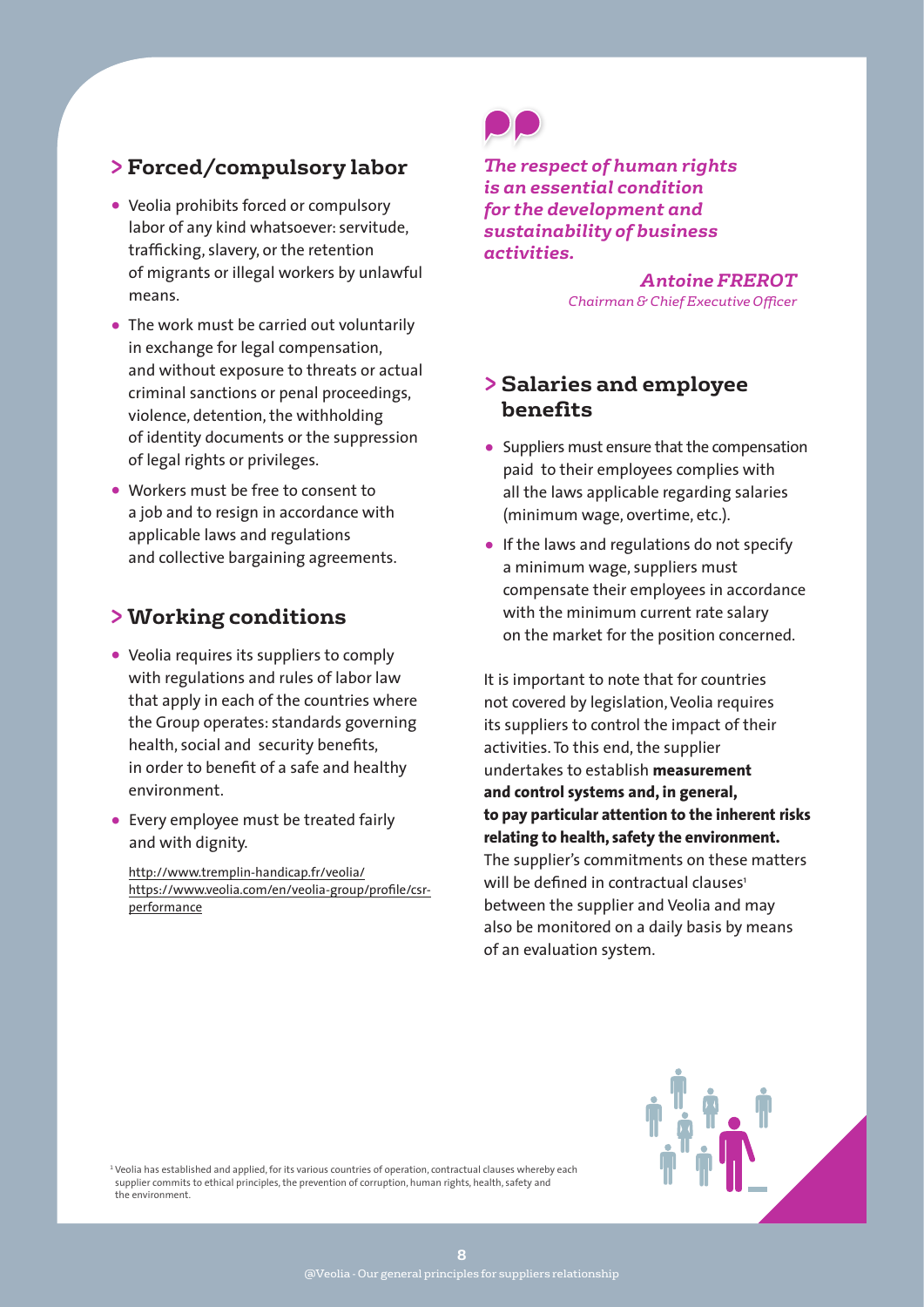

### **ENVIRONMENT**



#### *Veolia's aim is to establish responsible relations with its suppliers and involve them in its environmental practices.*

Environmental and social concerns form an essential part of Veolia's procurement policy from the very beginning of the supplier selection phase. For this purpose, Veolia expects suppliers to conduct an analysis that takes into account the notion of global cost. This is used to define a long-term vision of the economic, environmental and/or social aspects of a purchase. The product is returned to its environment in accordance with its functions and life cycle. In particular, this vision enables it possible to integrate supplier's innovation and to identify opportunities for optimizations.

The supplier's commitments on these matters will be defined in a contractual clause<sup>1</sup> between the supplier and Veolia.

https://www.veolia.com/en/csr-performance/natural-resources https://www.veolia.com/en/csr-performance/climate-change https://www.veolia.com/en/csr-performance/biodiversity https://www.veolia.com/en/veolia-group/profile/csr-performance

<sup>1</sup> Through this clause, the supplier undertakes to comply with the applicable rules (local, national, international) regarding the protection of the environment, to take the necessary actions to limit the impact of its activity on the environment, and to establish an environmental management system.

### **TAXES: PLACE OF TAXATION**

*Veolia's suppliers are all companies who file their returns and pay their taxes in the place of their operations.*

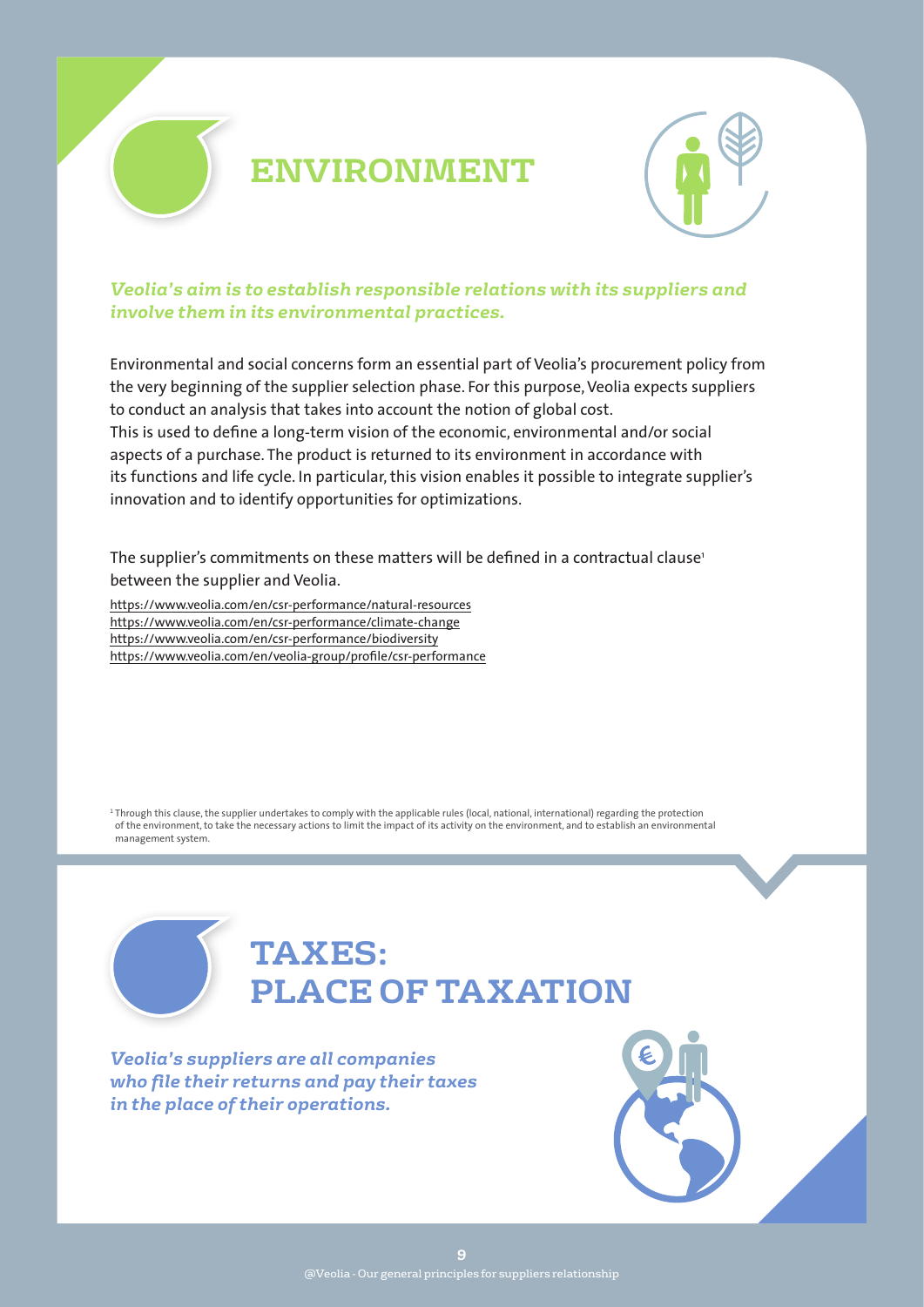

# **CSR COMMITMENTS**

#### *Veolia has a Sustainable Procurement policy.*

For this purpose, the Group expects its suppliers to comply with the rules of ethics and social security law, to take care of environment protection, and to inform Veolia of the current status of their actions regarding sustainable development, undertaking to update them on an annual basis.

If necessary, buyers may request suppliers and subcontractors to take corrective actions, conduct evaluations (in the form of questionnaires and/or evaluations conducted by Veolia or third parties), and to undergo audits performed by internal teams or by external providers or third-party bodies.

The supplier's commitments on these matters will be defined in a contractual' clause between the supplier and Veolia, and this document will be supplied via the e-sourcing process when a tender is opened.



<sup>1</sup> Veolia has established and applied, for its various countries of operation, contractual clauses whereby each supplier commits to ethical principles, the prevention of corruption, human rights, health, safety and the environment.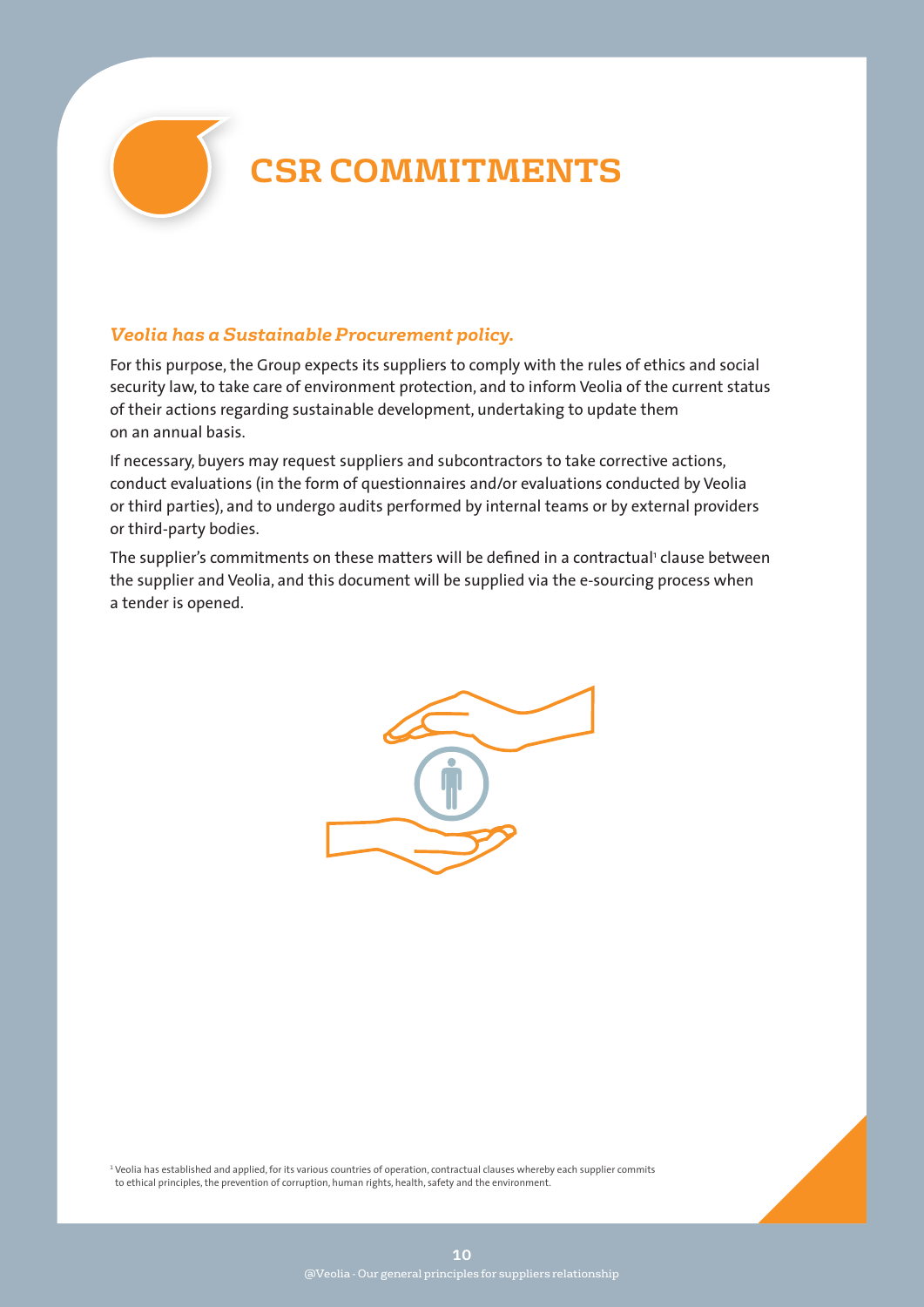#### **Consult our reference texts:**

- Ethics Guide
- Anti-corruption Code of Conduct
- Guide for the prevention of criminal risk and corruption
- Guide to compliance with competition law
- For employees: our internal processes
- Group risk management plan (Vigilance plan pursuant)

**For more information about the Group's commitments and values:**  https://www.veolia.com/en/veolia-group/profile/ ethics-and-values

Employees are asked to refer to the Group's Ethics Guide and the anti-corruption Code of Conduct.

### Don't hesitate to contact us:

- **• Mediator for supplier relations:**  mediateur.ve@veolia.com
- **• Veolia Ethics Committee:**  ethique.ve@veolia.com